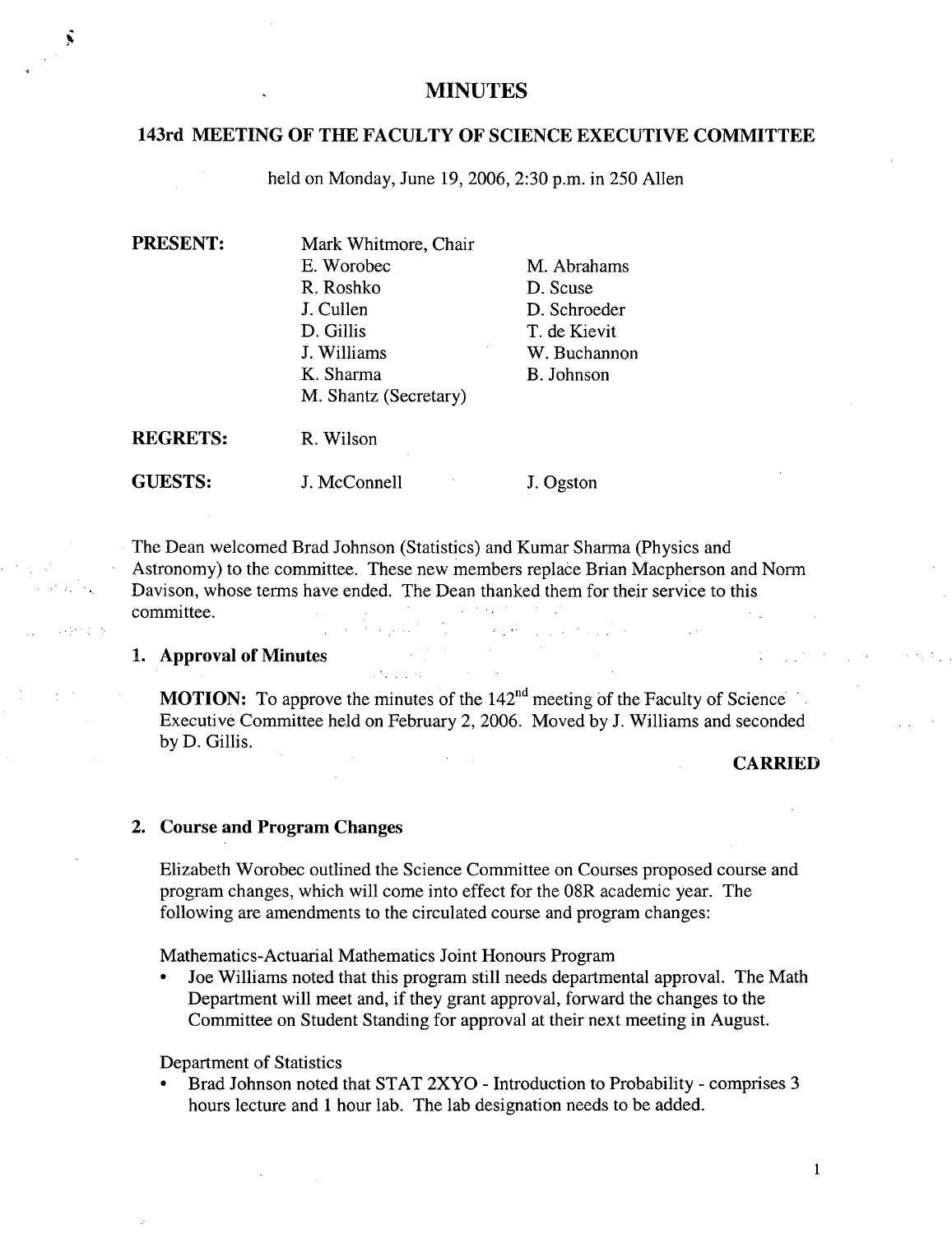Genetics Program

r(.

tentical contract

Dana Schroeder noted that the optional course CHEM 4XYO, Drug Design and Drug Discovery, should not be added to the Genetics Program. The addition of BOTN/ZOOL 3000, Evolutionary Biology, may be added to the options list at the next Committee on Courses meeting in August.

**MOTION:** to approve the proposed Course and Program Changes (with the above amendments). Moved by Elizabeth Worohec and seconded by Joe Williams.

# **CARRIED.**

These Course and Program Changes (with amendments) will next go to Faculty Council and then to 4Cs for approval.

### **3. Graduate Program Changes**

Chemistry Supplementary Regulations:

- more details in financial support for graduate students
- reduction of course requirements:
	- MSc: from 12 to 9 credit hours + required seminar course
	- PhD: from 12 to 9 credit hours
- Statistics Supplementary Regulations: •. .•
- minimum credit hours for the MSc program increased from 15 to 18 for the thesis and practicum options
- make STAT 7140 a compulsory course in all options of the MSc program
- make STAT 7080 and STAT 7140 compulsory courses in the PhD program (if not taken at the MSc level)

**MOTION:** to accept the Graduate Program Changes as circulated. Moved by Mark Abrahams,' seconded by Brad Johnson.

#### **CARRIED.**

**Contract** 

 $\bar{A}^{\mu\nu}$ 

Mark Abrahams requested that committee members remind their department reps to submit comments on how the international differential tuition fee increase has impacted on their department.

#### **4. Dean's Honour List Regulations**

As a result of the new Aurora system, the Faculty of Science is proposing the following changes:

Dean's Honour List: students must attain a term gpa of 3.80 or higher with a minimum of 12 credit hours. There are 4 terms with the Aurora system (first and second term in the regular session, Summer Term 1 and Summer Term 2)

Degrees with Distinction (for General and Major) and First Class Honours (for Honours): students must attain a degree gpa of 3.80 at point of graduation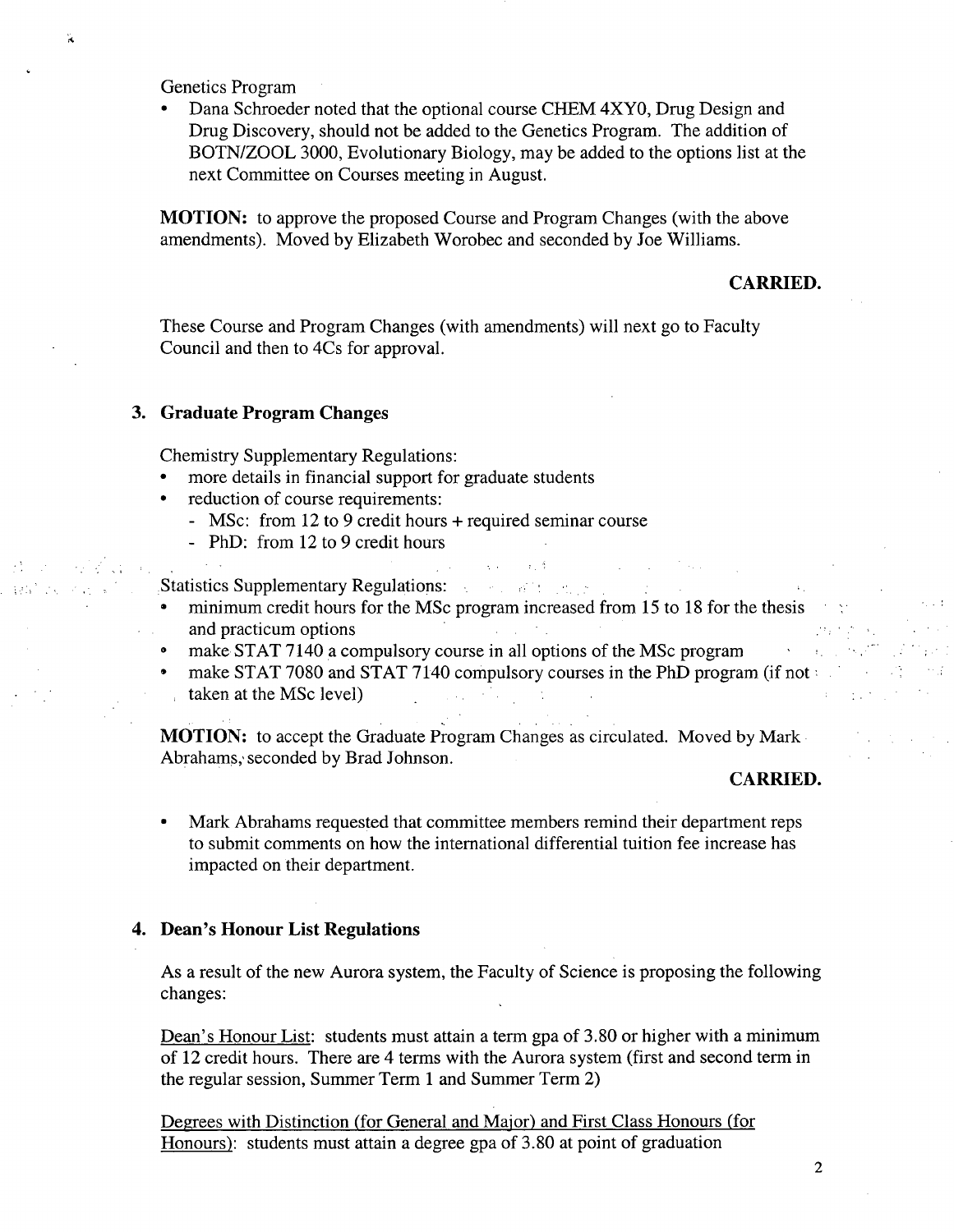**MOTION:** that students in any Faculty of Science program must achieve a term gpa of 3.80 or higher to qualify for the Dean's Honour List. Moved by Elizabeth Worobec, seconded by David Scuse

### **CARRIED.**

**MOTION:** that students must achieve a degree gpa of 3.80 at point of graduation to qualify for Degrees with Distinction (for General and Major students) or First Class Honours (for Honour students). Moved by Elizabeth Worobec and seconded by David Scuse.

## **CARRIED.**

### *5.* **Dean's Report**

Budget Reallocation Outcome

- it was expected that lab fees would be included in the budget but they were not in the package approved by the Board of Governors.
- the net result for Science is better funding: a second support staff position in Statistics and an additional \$400,000 baseline which will be targeted for undergraduate labs and lab equipment.
- the \$400,000 is allocated as follows:
	- \$40,000 to the Dean's Office allocation for the Science Endowment Fund, which doubles the amount from last year, for a total of \$80,000
		- \$150,000 to the establishment of a new fund for undergraduate lab projects

the company for any conthe company of the company

 $\therefore$ : \$170,000 to fund undergraduate lab supplies, TAs, etc.

 $\mathcal{F}^{(1)}$  ,  $\mathcal{F}_{\mathbf{F}}$  ,  $\mathcal{F}_{\mathbf{F}}$  ,  $\mathcal{F}_{\mathbf{F}}$  ,  $\mathcal{F}_{\mathbf{F}}$  ,

departments were asked to think about special undergraduate lab projects

Faculty of Science Endowment Fund:

- the total expended last year was \$254,000 which came from three sources: interest, students' contributions (\$93,000) and the Dean's Office allocation (\$40,000).
- this year the fund will increase to approx. \$388,000: the students' contributions will double from last year (to ~\$186,000) and the Dean's Office allocation will also double (to \$80,000)

#### SIP Results

problem.

- five positions to the Faculty of Science this round, which basically fill the retirement positions: 1 in Chemistry, 2 in Zoology and 2 in Physics
- there was also a  $6<sup>th</sup>$  position for a particular issue which the Dean did not discuss

#### Graduate Changes

graduate changes for Botany and Zoology are in progress

Entrance Requirements to the Faculty of Science

there is an initiative from Vice-President (Academic) office to require a minimum 2.0 gpa in University 1 in order to enter any Faculty.

Meeting adjourned at 3:35 p.m.